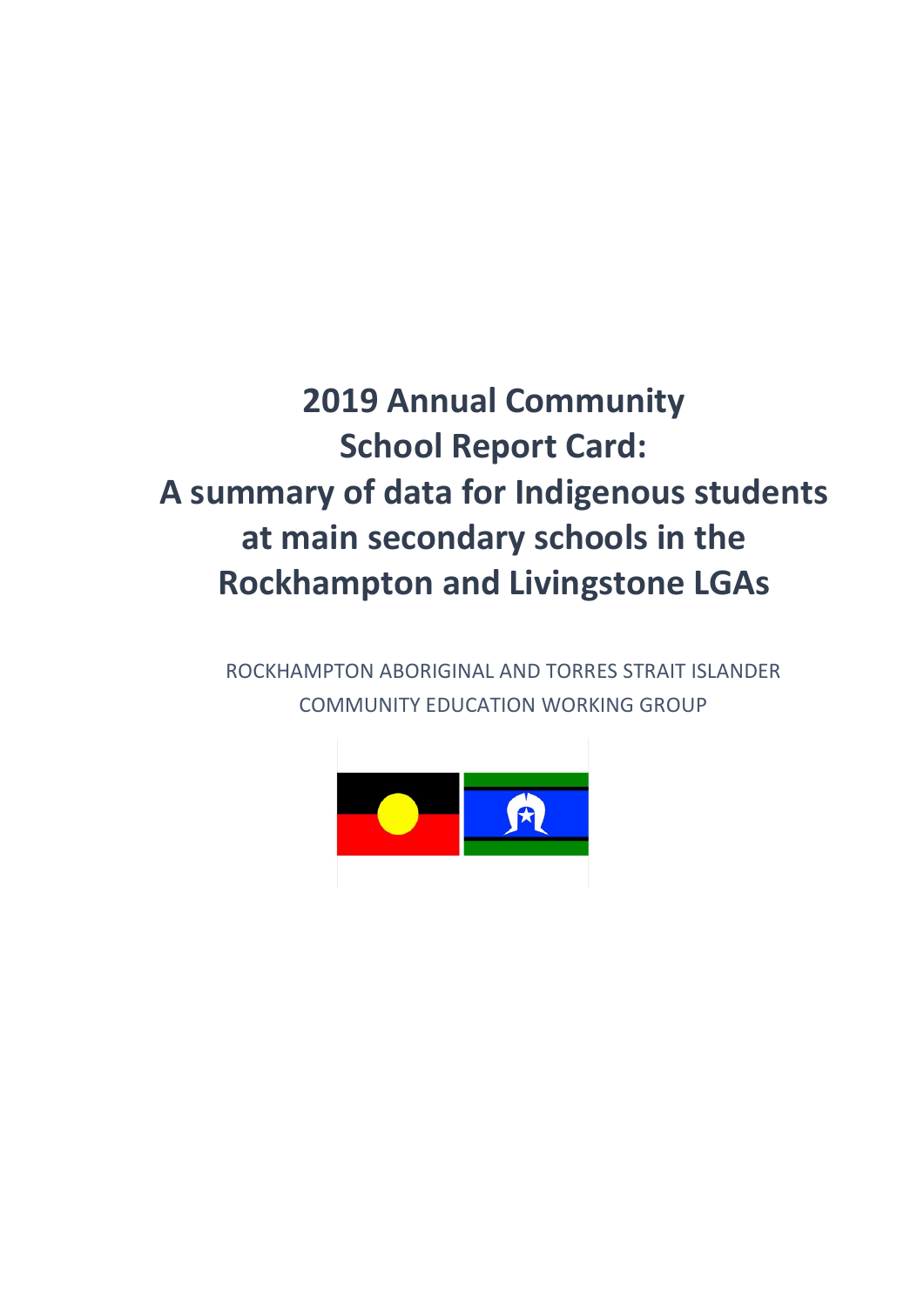This inaugural Annual Community School Report Card is a summary of outcomes for Aboriginal and Torres Strait Islander students enrolled in schools in the Rockhampton and Livingstone local government areas(LGAs). The purpose of the Report Card is to collate annual reporting data to inform the work of the *Rockhampton Aboriginal and Torres Strait Islander Community Education Working Group*. The Report Card is shared with attendees of the *Rockhampton Big Community Meetings* for transparency and information sharing.

The Report Card data is taken from publicly accessible Annual Reports published mid-year by the Queensland Government for state schools and reports published by Catholic and independent schools. To access the Annual Reports, visit the relevant website for each school (NB. Annual Reports are often refreshed and replaced each year). For more information relating to a school's profile, including student background, NAPLAN results, attendance, finances, VET in schools and Senior Secondary search for a specific school at the Australian Curriculum, Assessment and Reporting Authority (ACARA) My School website <https://www.myschool.edu.au/>.

It is hoped that in future issues of the Annual Community School Report Card, the Education Working Group will add more education providers and categories of data which will continue to direct the effort of the Working Group. Providing strong advocacy for young Aboriginal and Torres Strait Islander people, supporting and informing parents and community members and working on initiatives with willing schools remain priorities. Young people's voices will be central to shaping the goals for the Working Group in 2021 and this will become more urgent as the impacts of Covid-19 on the learning outcomes of Aboriginal and Torres Strait Islander students are realised over the next few years.

Chairs,

Melinda, Seini and Ty

October 2020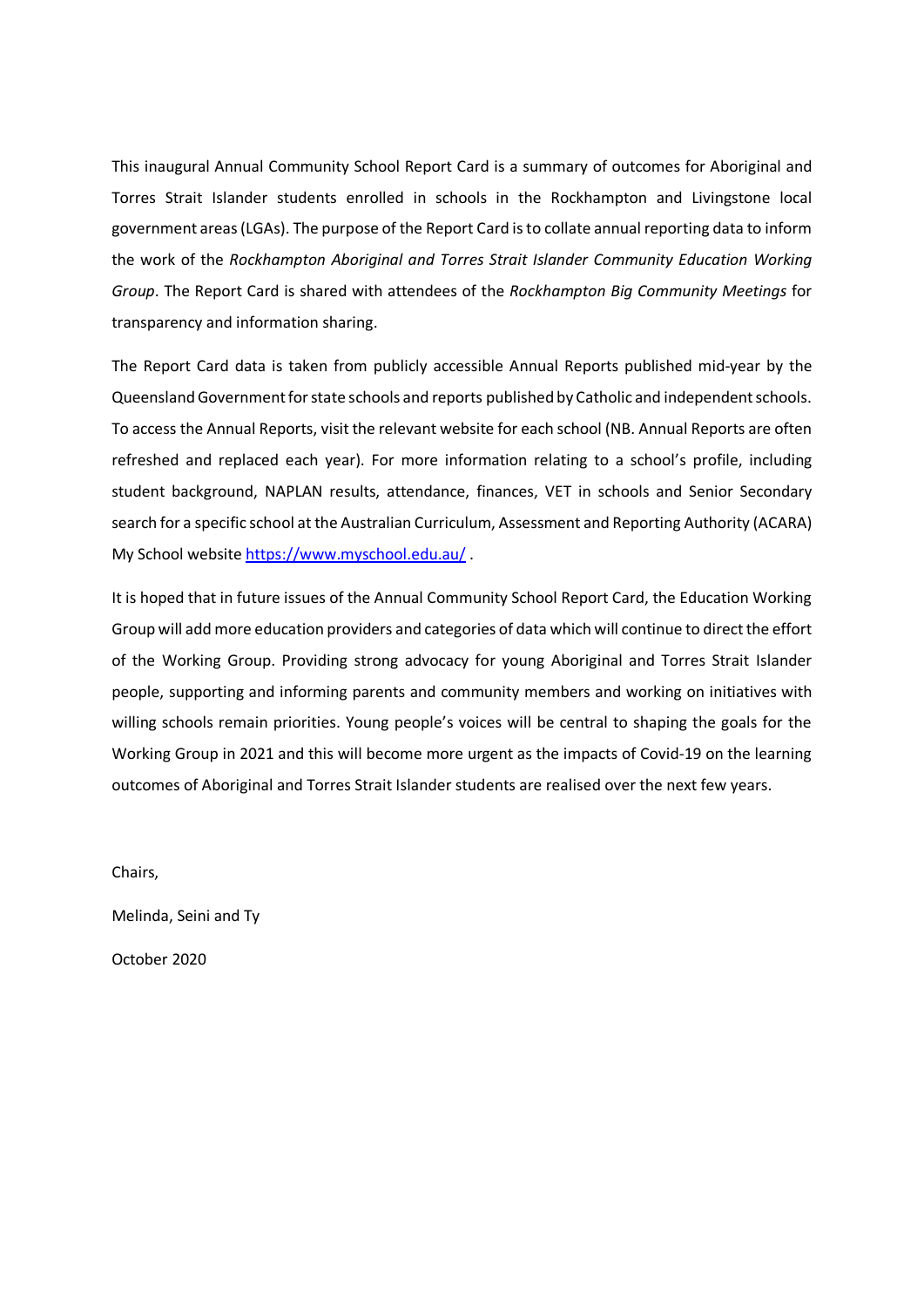| <b>GLENMORE STATE HIGH SCHOOL</b>                                                                             |                       |                     |                   |
|---------------------------------------------------------------------------------------------------------------|-----------------------|---------------------|-------------------|
| <b>Enrolment Category</b>                                                                                     | 2017                  | 2018                | 2019              |
| Total                                                                                                         | 517                   | 554                 | 570               |
| Girls                                                                                                         | 235                   | 248                 | 260               |
| Boys                                                                                                          | 282                   | 306                 | 310               |
| Indigenous                                                                                                    | 78                    | 97                  | 106               |
| Enrolment continuity (Feb - Nov)                                                                              | 86%                   | 86%                 | 84%               |
| <b>Average Class Sizes</b>                                                                                    | 2017                  | 2018                | 2019              |
| Year 7 - Year 10                                                                                              | 20                    | 22                  | 20                |
| Year 11 - Year 12                                                                                             | 16                    | 15                  | 14                |
| <b>School Disciplinary Absences</b>                                                                           | 2017                  | 2018                | 2019              |
| Short suspensions $-1 - 10$ days                                                                              | 138                   | 300                 | 292               |
| Long suspensions 11 to 20 days                                                                                | 1                     | 13                  | 8                 |
| Exclusions                                                                                                    | 5                     | 3                   | 11                |
| Cancellations of enrolment                                                                                    | 8                     | 10                  | 23                |
| <b>Staff composition, including Indigenous staff</b>                                                          | <b>Teaching staff</b> | <b>Non-teaching</b> | <b>Indigenous</b> |
|                                                                                                               |                       | staff               | staff             |
| Headcounts                                                                                                    | 55                    | 35                  | 6                 |
| Full-time equivalents                                                                                         | 53                    | 26                  | 5                 |
| <b>Attendance</b>                                                                                             | 2017                  | 2018                | 2019              |
| Staff attendance for permanent and temporary staff                                                            | 96%                   | 96%                 | 96%               |
| and school leaders                                                                                            |                       |                     |                   |
| Overall attendance rate for students                                                                          | 85%                   | 83%                 | 82%               |
| Indigenous student attendance                                                                                 | 74%                   | 73%                 | 69%               |
| <b>Year 12 Outcomes</b>                                                                                       | 2017                  | 2018                | 2019              |
| Percentage of Indigenous students awarded a QCE at<br>the end of Year 12                                      | 75%                   | 100%                | 100%              |
| Percentage of Indigenous students who received an<br>OP                                                       | 0%                    | 0%                  | 0%                |
| Percentage of school staff who agree that:                                                                    | 2017                  | 2018                | 2019              |
| They feel confident embedding Aboriginal and Torres<br>Strait Islander perspectives across the learning areas | 84%                   | 93%                 | 78%               |
| They feel that their school is a safe place in which to<br>work                                               | 98%                   | 88%                 | 79%               |
| Students are treated fairly at their school                                                                   | 97%                   | 89%                 | 79%               |
| Student behaviour is well managed at their school                                                             | 84%                   | 62%                 | 51%               |
| Percentage of students who agree that:                                                                        | 2017                  | 2018                | 2019              |
| They are getting a good education at school                                                                   | 97%                   | 97%                 | 88%               |
| They like being at school                                                                                     | 97%                   | 89%                 | 74%               |
| They feel safe at school                                                                                      | 99%                   | 93%                 | 80%               |
| Teachers motivate them to learn                                                                               | 89%                   | 91%                 | 75%               |
| Teachers treat students fairly at their school                                                                | 88%                   | 82%                 | 62%               |
| They can talk to their teachers about their concerns                                                          | 79%                   | 69%                 | 67%               |
| Their school takes students' opinions seriously                                                               | 92%                   | 81%                 | 64%               |
|                                                                                                               |                       |                     |                   |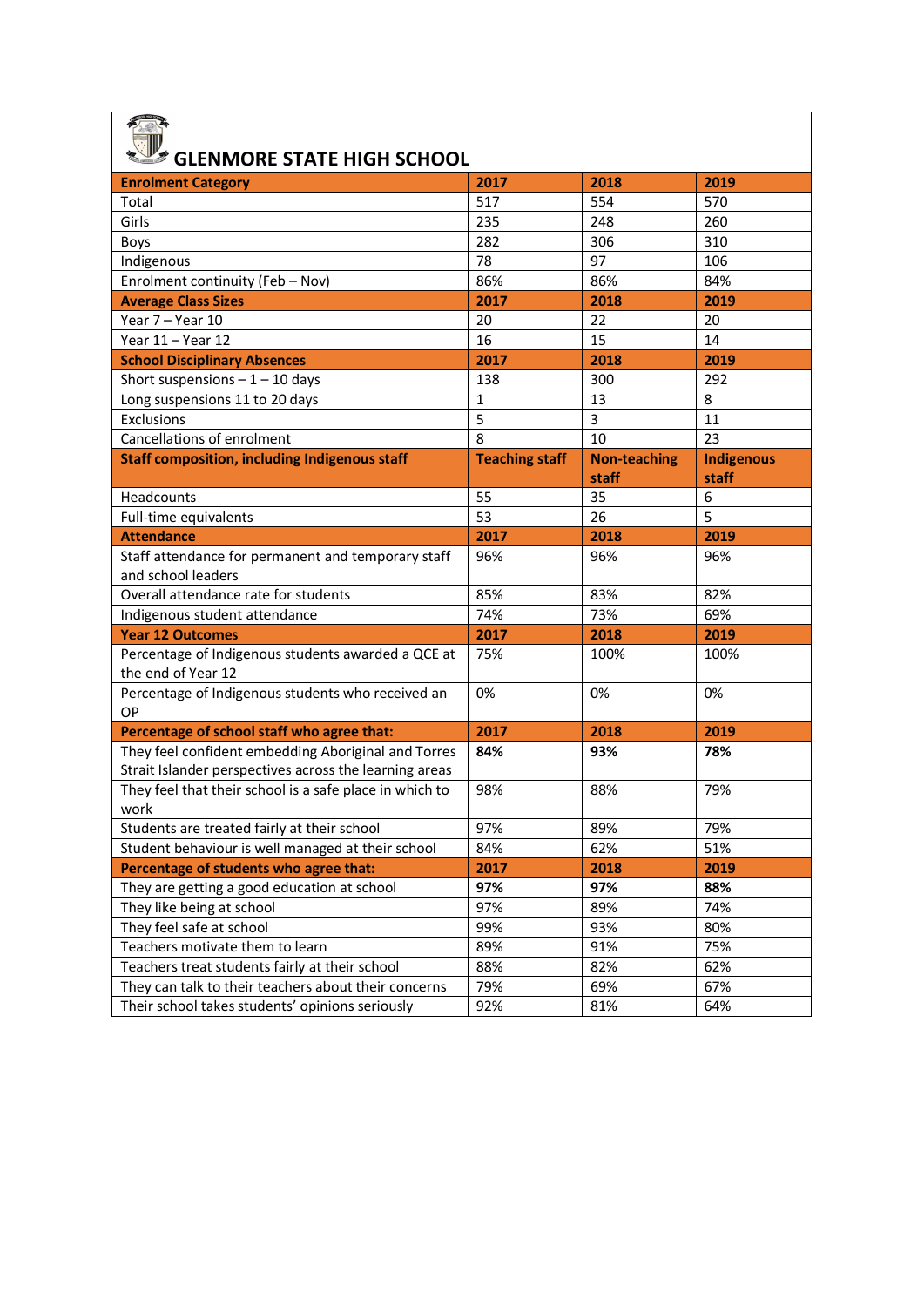| <b>NORTH ROCKHAMPTON STATE HIGH SCHOOL</b>                                                                    |                       |                     |                   |
|---------------------------------------------------------------------------------------------------------------|-----------------------|---------------------|-------------------|
| <b>Enrolment Category</b>                                                                                     | 2017                  | 2018                | 2019              |
| Total                                                                                                         | 910                   | 869                 | 895               |
| Girls                                                                                                         | 439                   | 431                 | 445               |
| Boys                                                                                                          | 471                   | 438                 | 450               |
| Indigenous                                                                                                    | 196                   | 209                 | 215               |
| Enrolment continuity (Feb - Nov)                                                                              | 85%                   | 87%                 | 88%               |
| <b>Average Class Sizes</b>                                                                                    | 2017                  | 2018                | 2019              |
| Year 7 - Year 10                                                                                              | 21                    | 22                  | 22                |
| Year 11 - Year 12                                                                                             | 18                    | 16                  | 15                |
| <b>School Disciplinary Absences</b>                                                                           | 2017                  | 2018                | 2019              |
| Short suspensions $-1 - 10$ days                                                                              | 476                   | 435                 | 377               |
| Long suspensions 11 to 20 days                                                                                | 13                    | 4                   | 8                 |
| Exclusions                                                                                                    | 18                    | 6                   | 10                |
| Cancellations of enrolment                                                                                    | 11                    | 12                  | 8                 |
| <b>Staff composition, including Indigenous staff</b>                                                          | <b>Teaching staff</b> | <b>Non-teaching</b> | <b>Indigenous</b> |
|                                                                                                               |                       | staff               | staff             |
| Headcounts                                                                                                    | 81                    | 46                  | 8                 |
| Full-time equivalents                                                                                         | 78                    | 35                  | 6                 |
| <b>Attendance</b>                                                                                             | 2017                  | 2018                | 2019              |
| Staff attendance for permanent and temporary staff                                                            | 95%                   | 95%                 | 95%               |
| and school leaders                                                                                            |                       |                     |                   |
| Overall attendance rate for students                                                                          | 87%                   | 87%                 | 86%               |
| Indigenous student attendance                                                                                 | 80%                   | 80%                 | 77%               |
| <b>Year 12 Outcomes</b>                                                                                       | 2017                  | 2018                | 2019              |
| Percentage of Indigenous students awarded a QCE at<br>the end of Year 12                                      | 90%                   | 100%                | 100%              |
| Percentage of Indigenous students who received an<br>OP                                                       | 14%                   | 5%                  | 0%                |
| Percentage of school staff who agree that:                                                                    | 2017                  | 2018                | 2019              |
| They feel confident embedding Aboriginal and Torres<br>Strait Islander perspectives across the learning areas | 79%                   | 87%                 | 82%               |
| They feel that their school is a safe place in which to<br>work                                               | 83%                   | 78%                 | 76%               |
| Students are treated fairly at their school                                                                   | 91%                   | 85%                 | 82%               |
| Student behaviour is well managed at their school                                                             | 55%                   | 50%                 | 40%               |
| Percentage of students who agree that:                                                                        | 2017                  | 2018                | 2019              |
| They are getting a good education at school                                                                   | 89%                   | 91%                 | 89%               |
| They like being at school                                                                                     | 89%                   | 92%                 | 84%               |
| They feel safe at school                                                                                      | 87%                   | 89%                 | 81%               |
| Teachers motivate them to learn                                                                               | 85%                   | 91%                 | 89%               |
| Teachers treat students fairly at their school                                                                | 77%                   | 76%                 | 67%               |
| They can talk to their teachers about their concerns                                                          | 76%                   | 76%                 | 69%               |
| Their school takes students' opinions seriously                                                               | 79%                   | 83%                 | 67%               |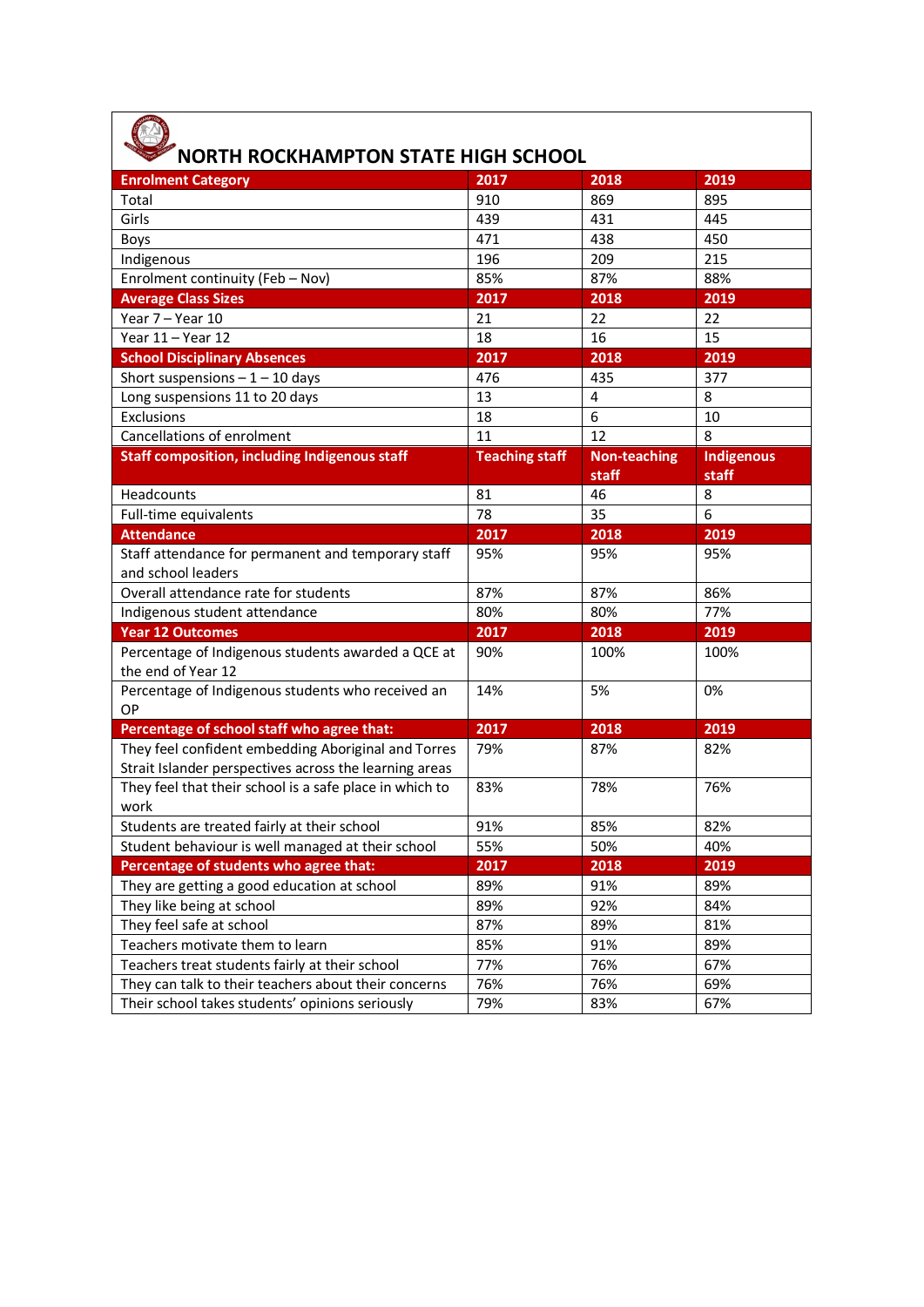| ROCKHAMPTON STATE HIGH SCHOOL                                                                                    |                         |                              |                         |
|------------------------------------------------------------------------------------------------------------------|-------------------------|------------------------------|-------------------------|
| <b>Enrolment Category</b>                                                                                        | 2017                    | 2018                         | 2019                    |
| Total                                                                                                            | 1119                    | 1098                         | 1085                    |
| Girls                                                                                                            | 558                     | 557                          | 537                     |
| Boys                                                                                                             | 561                     | 541                          | 548                     |
| Indigenous                                                                                                       | 222                     | 235                          | 236                     |
| Enrolment continuity (Feb - Nov)                                                                                 | 87%                     | 87%                          | 90%                     |
| <b>Average Class Sizes</b>                                                                                       | 2017                    | 2018                         | 2019                    |
| Year 7 - Year 10                                                                                                 | 24                      | 24                           | 24                      |
| Year 11 - Year 12                                                                                                | 19                      | 17                           | 17                      |
| <b>School Disciplinary Absences</b>                                                                              | 2017                    | 2018                         | 2019                    |
| Short suspensions $-1 - 10$ days                                                                                 | 545                     | 495                          | 472                     |
| Long suspensions 11 to 20 days                                                                                   | $\overline{\mathbf{4}}$ | 5                            | 8                       |
| Exclusions                                                                                                       | 22                      | 5                            | 6                       |
| Cancellations of enrolment                                                                                       | 16                      | 11                           | 11                      |
| <b>Staff composition, including Indigenous staff</b>                                                             | <b>Teaching staff</b>   | <b>Non-teaching</b><br>staff | <b>Indigenous staff</b> |
| Headcounts                                                                                                       | 93                      | 51                           | < 5                     |
| Full-time equivalents                                                                                            | 89                      | 39                           | $<$ 5                   |
| <b>Attendance</b>                                                                                                | 2017                    | 2018                         | 2019                    |
| Staff attendance for permanent and temporary staff<br>and school leaders                                         | 96%                     | 96%                          | 96%                     |
| Overall attendance rate for students                                                                             | 87%                     | 85%                          | 86%                     |
| Indigenous student attendance                                                                                    | 82%                     | 81%                          | 80%                     |
| <b>Year 12 Outcomes</b>                                                                                          | 2017                    | 2018                         | 2019                    |
| Percentage of Indigenous students awarded a QCE<br>at the end of Year 12                                         | 93%                     | 94%                          | 88%                     |
| Percentage of Indigenous students who received an<br>OP                                                          | 7%                      | 9%                           | 6%                      |
| Percentage of school staff who agree that:                                                                       | 2017                    | 2018                         | 2019                    |
| They feel confident embedding Aboriginal and<br>Torres Strait Islander perspectives across the<br>learning areas | 95%                     | 97%                          | 93%                     |
| They feel that their school is a safe place in which to<br>work                                                  | 85%                     | 93%                          | 93%                     |
| Students are treated fairly at their school                                                                      | 96%                     | 97%                          | 95%                     |
| Student behaviour is well managed at their school                                                                | 84%                     | 94%                          | 91%                     |
| Percentage of students who agree that:                                                                           | 2017                    | 2018                         | 2019                    |
| They are getting a good education at school                                                                      | 88%                     | 96%                          | 95%                     |
| They like being at school                                                                                        | 84%                     | 89%                          | 93%                     |
| They feel safe at school                                                                                         | 80%                     | 91%                          | 94%                     |
| Teachers motivate them to learn                                                                                  | 85%                     | 91%                          | 91%                     |
| Teachers treat students fairly at their school                                                                   | 71%                     | 84%                          | 83%                     |
| They can talk to their teachers about their concerns                                                             | 67%                     | 80%                          | 78%                     |
| Their school takes students' opinions seriously                                                                  | 65%                     | 86%                          | 83%                     |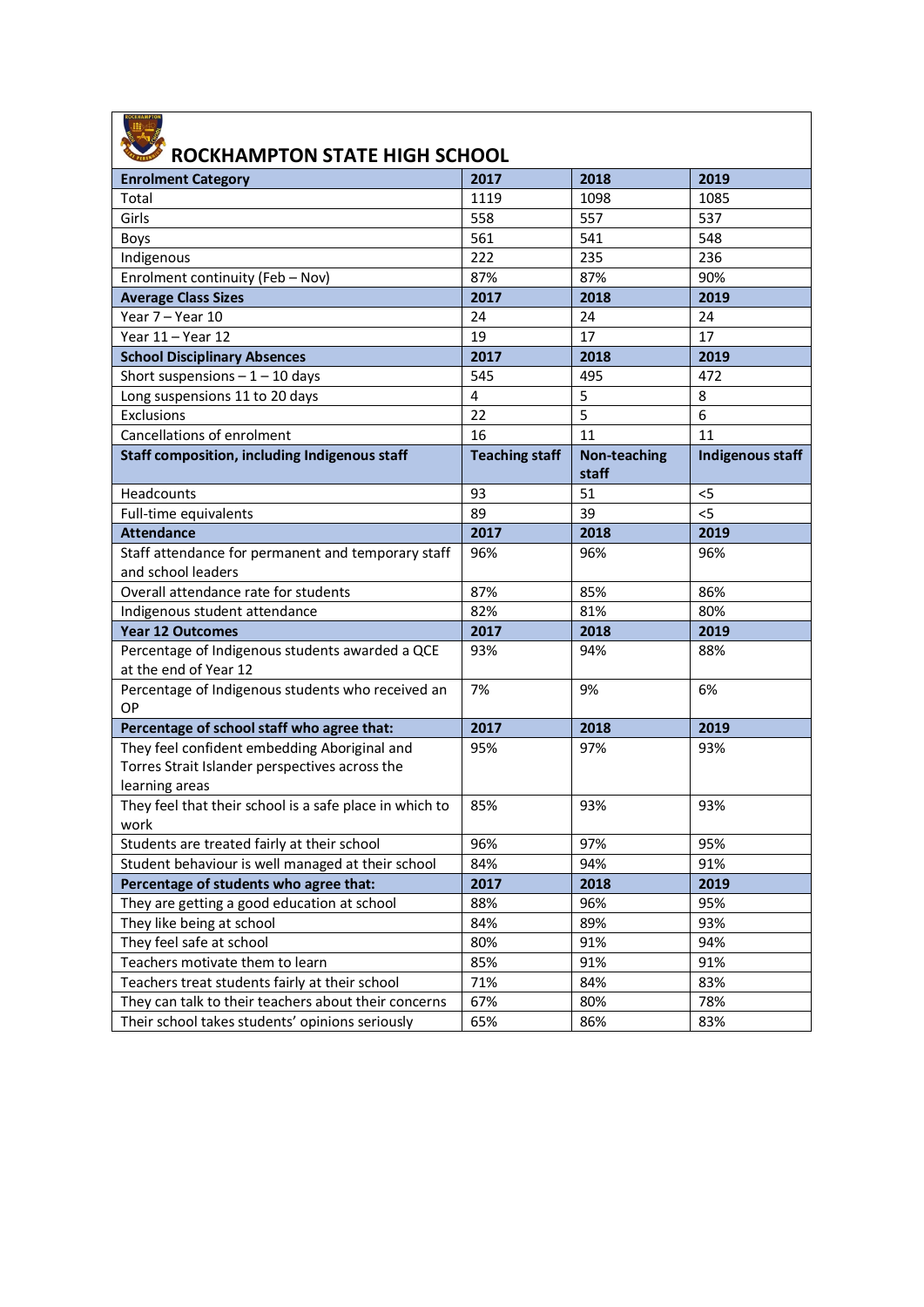| <b>MOUNT MORGAN STATE HIGH SCHOOL</b>                                                                            |                       |                              |                         |
|------------------------------------------------------------------------------------------------------------------|-----------------------|------------------------------|-------------------------|
| <b>Enrolment Category</b>                                                                                        | 2017                  | 2018                         | 2019                    |
| Total                                                                                                            | 193                   | 183                          | 183                     |
| Girls                                                                                                            | 109                   | 95                           | 92                      |
| Boys                                                                                                             | 84                    | 88                           | 91                      |
| Indigenous                                                                                                       | 56                    | 58                           | 56                      |
| Enrolment continuity (Feb - Nov)                                                                                 | 86%                   | 86%                          | 82%                     |
| <b>Average Class Sizes</b>                                                                                       | 2017                  | 2018                         | 2019                    |
| Year 7 - Year 10                                                                                                 | 18                    | 17                           | 17                      |
| Year 11 - Year 12                                                                                                | 18                    | 14                           | 9                       |
| <b>School Disciplinary Absences</b>                                                                              | 2017                  | 2018                         | 2019                    |
| Short suspensions $-1 - 10$ days                                                                                 | 103                   | 108                          | 105                     |
| Long suspensions 11 to 20 days                                                                                   | 0                     | 1                            | $\overline{2}$          |
| Exclusions                                                                                                       | 6                     | $\mathbf{1}$                 | $\overline{7}$          |
| Cancellations of enrolment                                                                                       | $\mathbf{1}$          | $\overline{4}$               | $\overline{2}$          |
| <b>Staff composition, including Indigenous staff</b>                                                             | <b>Teaching staff</b> | <b>Non-teaching</b><br>staff | <b>Indigenous staff</b> |
| Headcounts                                                                                                       | 21                    | 19                           | 5                       |
| Full-time equivalents                                                                                            | 21                    | 13                           | $<$ 5                   |
| <b>Attendance</b>                                                                                                | 2017                  | 2018                         | 2019                    |
| Staff attendance for permanent and temporary staff                                                               | 97%                   | 95%                          | 96%                     |
| and school leaders                                                                                               |                       |                              |                         |
| Overall attendance rate for students                                                                             | 84%                   | 81%                          | 81%                     |
| Indigenous student attendance                                                                                    | 80%                   | 73%                          | 75%                     |
| <b>Year 12 Outcomes</b>                                                                                          | 2017                  | 2018                         | 2019                    |
| Percentage of Indigenous students awarded a QCE<br>at the end of Year 12                                         | 100%                  | 100%                         | 100%                    |
| Percentage of Indigenous students who received an<br>OP                                                          | 0%                    | 10%                          | 33%                     |
| Percentage of school staff who agree that:                                                                       | 2017                  | 2018                         | 2019                    |
| They feel confident embedding Aboriginal and<br>Torres Strait Islander perspectives across the<br>learning areas | 82%                   | 84%                          | 89%                     |
| They feel that their school is a safe place in which to<br>work                                                  | 73%                   | 82%                          | 88%                     |
| Students are treated fairly at their school                                                                      | 63%                   | 64%                          | 73%                     |
| Student behaviour is well managed at their school                                                                | 53%                   | 55%                          | 61%                     |
| Percentage of students who agree that:                                                                           | 2017                  | 2018                         | 2019                    |
| They are getting a good education at school                                                                      | 85%                   | 88%                          | 81%                     |
| They like being at school                                                                                        | 83%                   | 84%                          | 65%                     |
| They feel safe at school                                                                                         | 84%                   | 91%                          | 73%                     |
| Teachers motivate them to learn                                                                                  | 87%                   | 92%                          | 85%                     |
| Teachers treat students fairly at their school                                                                   | 73%                   | 77%                          | 66%                     |
| They can talk to their teachers about their concerns                                                             | 70%                   | 67%                          | 59%                     |
| Their school takes students' opinions seriously                                                                  | 74%                   | 79%                          | 64%                     |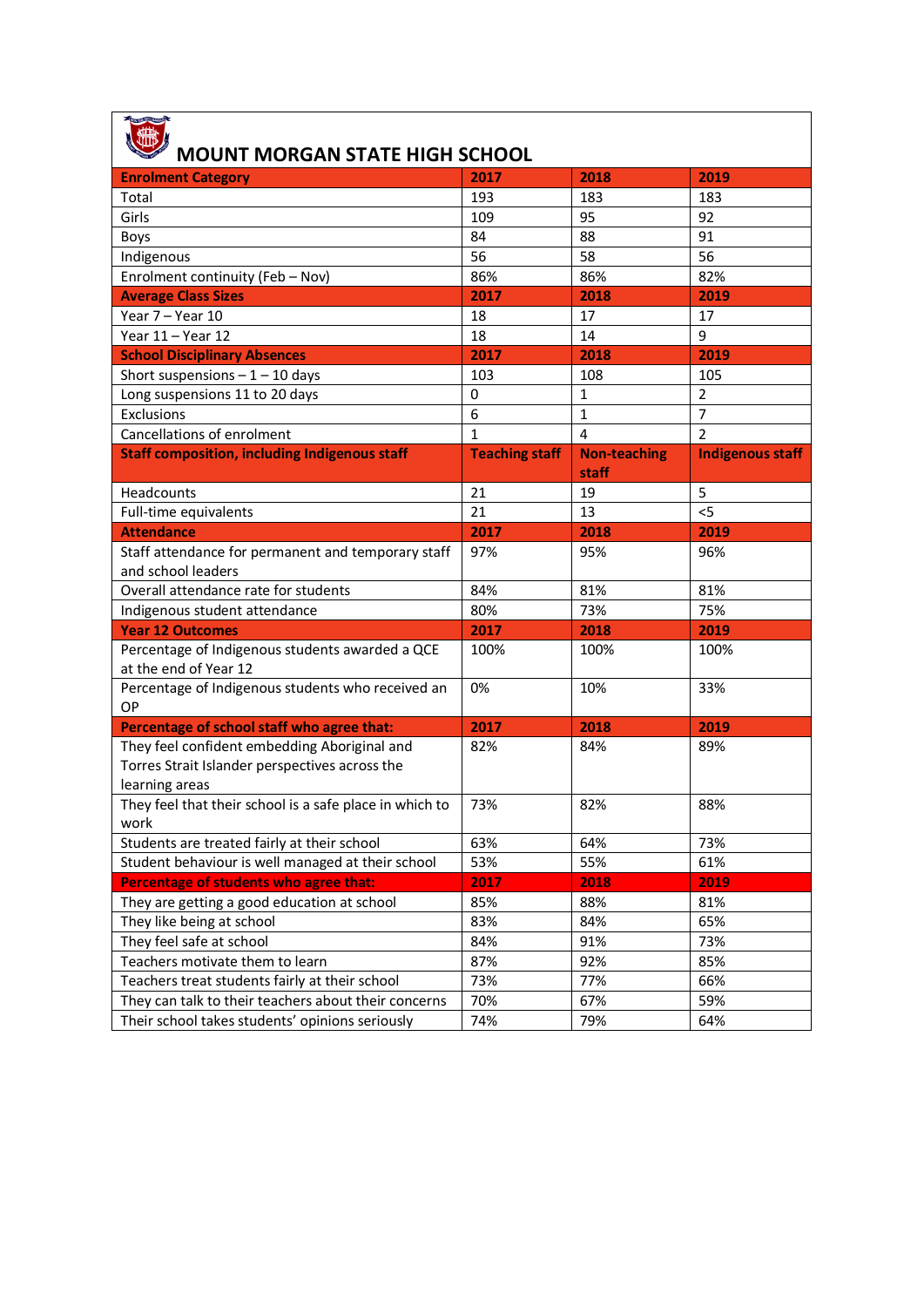## **YEPPOON STATE HIGH SCHOOL**

| <b>Enrolment Category</b>                               | 2017                  | 2018                | 2019                    |
|---------------------------------------------------------|-----------------------|---------------------|-------------------------|
| Total                                                   | 1017                  | 1032                | 1053                    |
| Girls                                                   | 459                   | 465                 | 502                     |
| Boys                                                    | 558                   | 567                 | 551                     |
| Indigenous                                              | 112                   | 135                 | 117                     |
| Enrolment continuity (Feb - Nov)                        | 87%                   | 88%                 | 88%                     |
| <b>Average Class Sizes</b>                              | 2017                  | 2018                | 2019                    |
| Year 7 - Year 10                                        | 24                    | 23                  | 24                      |
| Year 11 - Year 12                                       | 19                    | 19                  | 18                      |
| <b>School Disciplinary Absences</b>                     | 2017                  | 2018                | 2019                    |
| Short suspensions $-1 - 10$ days                        | 519                   | 941                 | 558                     |
| Long suspensions 11 to 20 days                          | 31                    | 9                   | 19                      |
| Exclusions                                              | 16                    | 22                  | 18                      |
| Cancellations of enrolment                              | 21                    | 9                   | 8                       |
| <b>Staff composition, including Indigenous staff</b>    | <b>Teaching staff</b> | <b>Non-teaching</b> | <b>Indigenous staff</b> |
|                                                         |                       | staff               |                         |
| Headcounts                                              | 89                    | 43                  | 6                       |
| Full-time equivalents                                   | 85                    | 35                  | $<$ 5                   |
| <b>Attendance</b>                                       | 2017                  | 2018                | 2019                    |
| Staff attendance for permanent and temporary staff      | 95%                   | 96%                 | 96%                     |
| and school leaders                                      |                       |                     |                         |
| Overall attendance rate for students                    | 86%                   | 86%                 | 85%                     |
| Indigenous student attendance                           | 79%                   | 81%                 | 78%                     |
| <b>Year 12 Outcomes</b>                                 | 2017                  | 2018                | 2019                    |
| Percentage of Indigenous students awarded a QCE         | 89%                   | 94%                 | 80%                     |
| at the end of Year 12                                   |                       |                     |                         |
| Percentage of Indigenous students who received an       | 0%                    | 19%                 | 0%                      |
| OP                                                      |                       |                     |                         |
| Percentage of school staff who agree that:              | 2017                  | 2018                | 2019                    |
| They feel confident embedding Aboriginal and            | 72%                   | 84%                 | 78%                     |
| Torres Strait Islander perspectives across the          |                       |                     |                         |
| learning areas                                          |                       |                     |                         |
| They feel that their school is a safe place in which to | 76%                   | 73%                 | 74%                     |
| work                                                    |                       |                     |                         |
| Students are treated fairly at their school             | 75%                   | 77%                 | 77%                     |
| Student behaviour is well managed at their school       | 40%                   | 35%                 | 61%                     |
| Percentage of students who agree that:                  | 2017                  | 2018                | 2019                    |
| They are getting a good education at school             | 81%                   | 65%                 | 83%                     |
| They like being at school                               | 78%                   | 55%                 | 76%                     |
| They feel safe at school                                | 76%                   | 67%                 | 81%                     |
| Teachers motivate them to learn                         | 76%                   | 65%                 | 80%                     |
| Teachers treat students fairly at their school          | 55%                   | 50%                 | 65%                     |
| They can talk to their teachers about their concerns    | 55%                   | 46%                 | 59%                     |
| Their school takes students' opinions seriously         | 55%                   | 48%                 | 57%                     |
|                                                         |                       |                     |                         |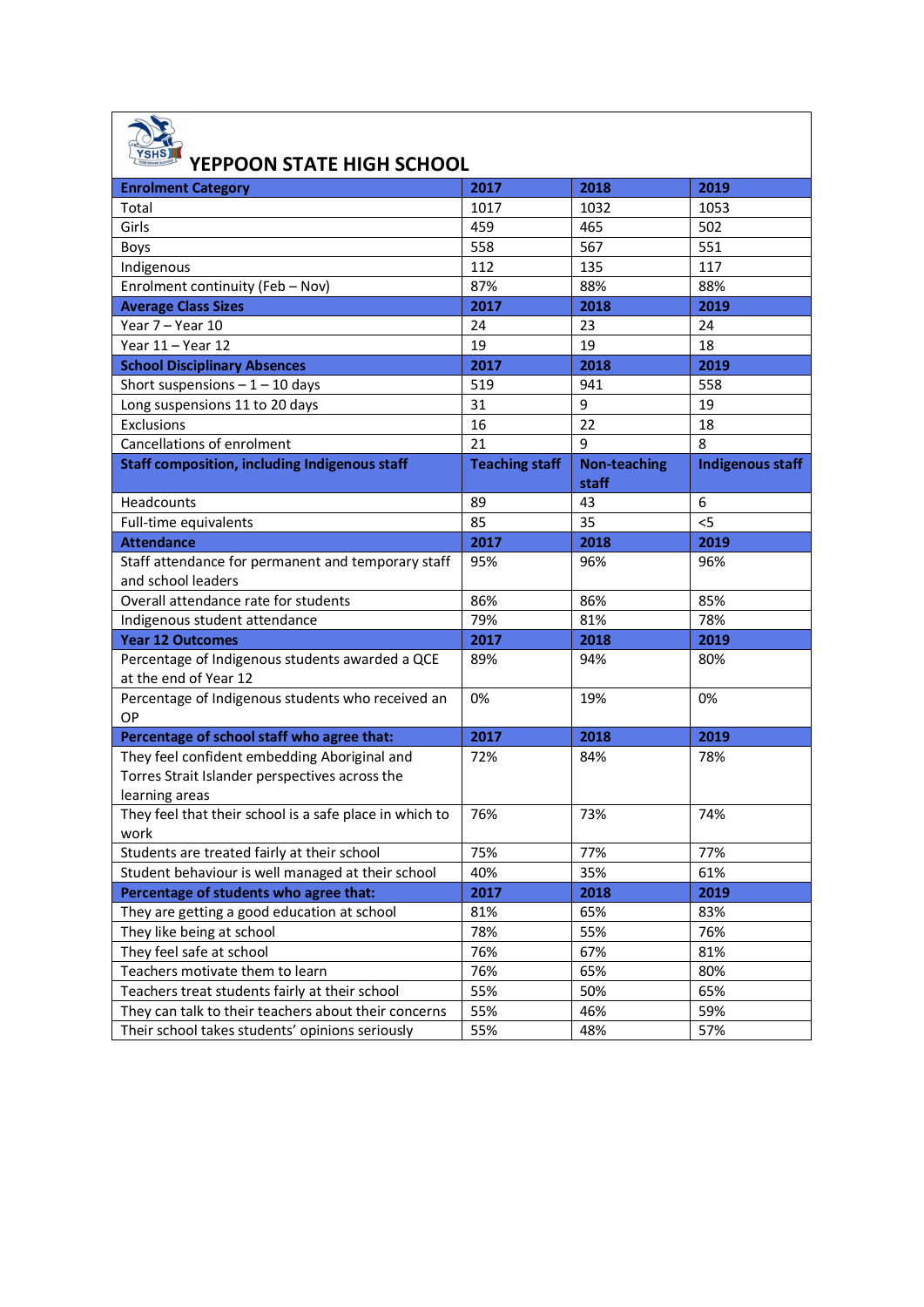| <b>EMMAUS COLLEGE</b>                                                                                                            |                       |                                                  |                         |
|----------------------------------------------------------------------------------------------------------------------------------|-----------------------|--------------------------------------------------|-------------------------|
| <b>Enrolment Category</b>                                                                                                        | 2017                  | 2018                                             | 2019                    |
| Total                                                                                                                            |                       |                                                  | 1268                    |
| Girls                                                                                                                            |                       |                                                  | No data                 |
| Boys                                                                                                                             |                       |                                                  | available               |
| Indigenous                                                                                                                       |                       |                                                  |                         |
| Enrolment continuity (Feb - Nov)                                                                                                 |                       |                                                  |                         |
| <b>Average Class Sizes</b>                                                                                                       | 2017                  | 2018                                             | 2019                    |
| Year 7 - Year 10                                                                                                                 | No data available     |                                                  |                         |
| Year 11 - Year 12                                                                                                                |                       |                                                  |                         |
| <b>School Disciplinary Absences</b>                                                                                              | 2017                  | 2018                                             | 2019                    |
| Short suspensions $-1 - 10$ days                                                                                                 | No data available     |                                                  |                         |
| Long suspensions 11 to 20 days                                                                                                   |                       |                                                  |                         |
| Exclusions                                                                                                                       |                       |                                                  |                         |
| Cancellations of enrolment                                                                                                       |                       |                                                  |                         |
| <b>Staff composition, including Indigenous staff</b>                                                                             | <b>Teaching staff</b> | <b>Non-teaching</b>                              | <b>Indigenous staff</b> |
|                                                                                                                                  |                       | staff                                            |                         |
| Headcounts                                                                                                                       | 114                   | 80                                               | $\overline{2}$          |
| Full-time equivalents                                                                                                            | 103.74                | 62.7                                             | 1.63                    |
| <b>Attendance</b>                                                                                                                | 2017                  | 2018                                             | 2019                    |
| Staff attendance for permanent and temporary staff                                                                               |                       |                                                  | 94.37%                  |
| and school leaders                                                                                                               |                       |                                                  |                         |
| Overall attendance rate for students                                                                                             |                       |                                                  | 92.02%                  |
| Indigenous student attendance                                                                                                    |                       |                                                  | No data                 |
|                                                                                                                                  |                       |                                                  | available               |
| <b>Year 12 Outcomes</b>                                                                                                          | 2017                  | 2018                                             | 2019                    |
| Percentage of Indigenous students awarded a QCE                                                                                  |                       | No data for Year 12 outcomes for Indigenous      |                         |
| at the end of Year 12                                                                                                            |                       | students published in the 2019 Annual Report for |                         |
| Percentage of Indigenous students who received an                                                                                | Emmaus College.       |                                                  |                         |
| OP                                                                                                                               |                       |                                                  |                         |
| <b>Parent, teacher and student satisfaction</b>                                                                                  |                       |                                                  |                         |
| No data published in the 2019 Emmaus College Annual Report. However, the following excerpt is a direct<br>quote from the Report. |                       |                                                  |                         |
| Many new teachers to the school make comments about the inviting atmosphere of the school environment,                           |                       |                                                  |                         |
| as well as the support they receive from the leadership team and their colleagues. Student representative                        |                       |                                                  |                         |
| council meetings usually focus on future events and Social Justice and outreach activities rather than                           |                       |                                                  |                         |
| concerns about the functioning of the school. Each year parents are strongly encouraged to communicate                           |                       |                                                  |                         |
| with the school about matters relating to their children's education and to speak to staff regarding concerns.                   |                       |                                                  |                         |
| This is effective, as parental concerns are almost always, promptly and satisfactorily resolved. P&F and                         |                       |                                                  |                         |
| Board meetings are conducted in a friendly and collaborative environment with very little, if any, tension                       |                       |                                                  |                         |
| apparent.                                                                                                                        |                       |                                                  |                         |
|                                                                                                                                  |                       |                                                  |                         |
| Percentage of students who agree that:                                                                                           | 2017                  | 2018                                             | 2019                    |
| They are getting a good education at school                                                                                      | No data available     |                                                  |                         |
| They like being at school                                                                                                        |                       |                                                  |                         |
| They feel safe at school                                                                                                         |                       |                                                  |                         |
| Teachers motivate them to learn                                                                                                  |                       |                                                  |                         |
| Teachers treat students fairly at their school                                                                                   |                       |                                                  |                         |
| They can talk to their teachers about their concerns                                                                             |                       |                                                  |                         |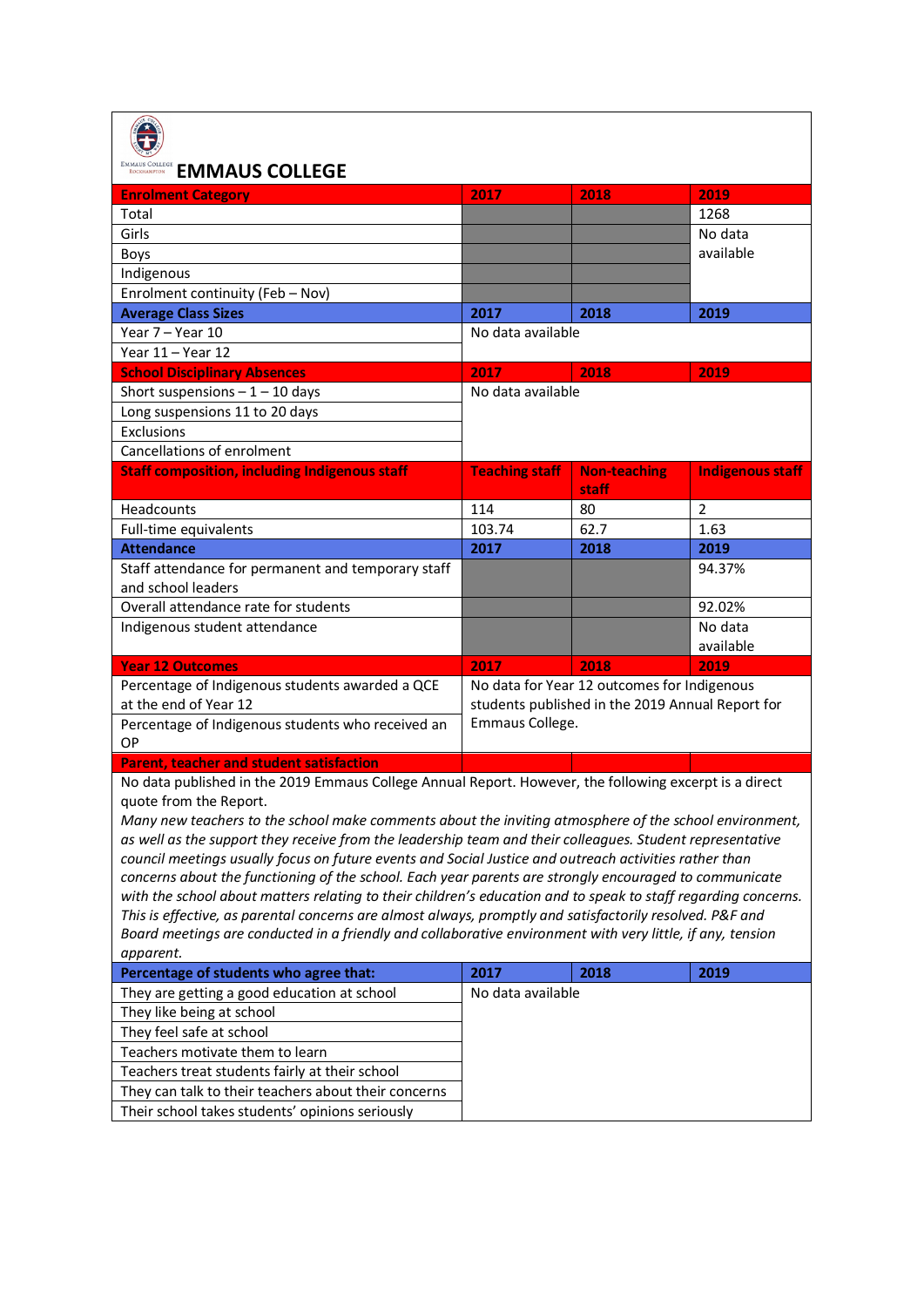| THE CATHEDRAL COLLEGE                                                                                                                                                                                                                                                                                                                                                                                                                                                                                                                                                                                                                                                                                                                                                                                                                                                                                                                                           |                                                  |                                             |                         |
|-----------------------------------------------------------------------------------------------------------------------------------------------------------------------------------------------------------------------------------------------------------------------------------------------------------------------------------------------------------------------------------------------------------------------------------------------------------------------------------------------------------------------------------------------------------------------------------------------------------------------------------------------------------------------------------------------------------------------------------------------------------------------------------------------------------------------------------------------------------------------------------------------------------------------------------------------------------------|--------------------------------------------------|---------------------------------------------|-------------------------|
| <b>Enrolment Category</b>                                                                                                                                                                                                                                                                                                                                                                                                                                                                                                                                                                                                                                                                                                                                                                                                                                                                                                                                       | 2017                                             | 2018                                        | 2019                    |
| Total                                                                                                                                                                                                                                                                                                                                                                                                                                                                                                                                                                                                                                                                                                                                                                                                                                                                                                                                                           |                                                  |                                             | 1224                    |
| Girls                                                                                                                                                                                                                                                                                                                                                                                                                                                                                                                                                                                                                                                                                                                                                                                                                                                                                                                                                           |                                                  |                                             | No data                 |
| Boys                                                                                                                                                                                                                                                                                                                                                                                                                                                                                                                                                                                                                                                                                                                                                                                                                                                                                                                                                            |                                                  |                                             | available               |
| Indigenous                                                                                                                                                                                                                                                                                                                                                                                                                                                                                                                                                                                                                                                                                                                                                                                                                                                                                                                                                      |                                                  |                                             |                         |
| Enrolment continuity (Feb - Nov)                                                                                                                                                                                                                                                                                                                                                                                                                                                                                                                                                                                                                                                                                                                                                                                                                                                                                                                                |                                                  |                                             |                         |
| <b>Average Class Sizes</b>                                                                                                                                                                                                                                                                                                                                                                                                                                                                                                                                                                                                                                                                                                                                                                                                                                                                                                                                      | 2017                                             | 2018                                        | 2019                    |
| Year 7 - Year 10                                                                                                                                                                                                                                                                                                                                                                                                                                                                                                                                                                                                                                                                                                                                                                                                                                                                                                                                                | No data available                                |                                             |                         |
| Year 11 - Year 12                                                                                                                                                                                                                                                                                                                                                                                                                                                                                                                                                                                                                                                                                                                                                                                                                                                                                                                                               |                                                  |                                             |                         |
| <b>School Disciplinary Absences</b>                                                                                                                                                                                                                                                                                                                                                                                                                                                                                                                                                                                                                                                                                                                                                                                                                                                                                                                             | 2017                                             | 2018                                        | 2019                    |
| Short suspensions $-1 - 10$ days                                                                                                                                                                                                                                                                                                                                                                                                                                                                                                                                                                                                                                                                                                                                                                                                                                                                                                                                | No data available                                |                                             |                         |
| Long suspensions 11 to 20 days                                                                                                                                                                                                                                                                                                                                                                                                                                                                                                                                                                                                                                                                                                                                                                                                                                                                                                                                  |                                                  |                                             |                         |
| Exclusions                                                                                                                                                                                                                                                                                                                                                                                                                                                                                                                                                                                                                                                                                                                                                                                                                                                                                                                                                      |                                                  |                                             |                         |
| Cancellations of enrolment                                                                                                                                                                                                                                                                                                                                                                                                                                                                                                                                                                                                                                                                                                                                                                                                                                                                                                                                      |                                                  |                                             |                         |
| <b>Staff composition, including Indigenous staff</b>                                                                                                                                                                                                                                                                                                                                                                                                                                                                                                                                                                                                                                                                                                                                                                                                                                                                                                            | <b>Teaching staff</b>                            | <b>Non-teaching</b><br>staff                | <b>Indigenous staff</b> |
| <b>Headcounts</b>                                                                                                                                                                                                                                                                                                                                                                                                                                                                                                                                                                                                                                                                                                                                                                                                                                                                                                                                               | 95                                               | 77                                          | 1                       |
| Full-time equivalents                                                                                                                                                                                                                                                                                                                                                                                                                                                                                                                                                                                                                                                                                                                                                                                                                                                                                                                                           | 91.18                                            | 64.26                                       | $\mathbf{1}$            |
| <b>Attendance</b>                                                                                                                                                                                                                                                                                                                                                                                                                                                                                                                                                                                                                                                                                                                                                                                                                                                                                                                                               | 2017                                             | 2018                                        | 2019                    |
| Staff attendance for permanent and temporary staff<br>and school leaders                                                                                                                                                                                                                                                                                                                                                                                                                                                                                                                                                                                                                                                                                                                                                                                                                                                                                        |                                                  |                                             | 95.8%                   |
| Overall attendance rate for students                                                                                                                                                                                                                                                                                                                                                                                                                                                                                                                                                                                                                                                                                                                                                                                                                                                                                                                            |                                                  |                                             | 92.26%                  |
| Indigenous student attendance                                                                                                                                                                                                                                                                                                                                                                                                                                                                                                                                                                                                                                                                                                                                                                                                                                                                                                                                   |                                                  |                                             | No data                 |
|                                                                                                                                                                                                                                                                                                                                                                                                                                                                                                                                                                                                                                                                                                                                                                                                                                                                                                                                                                 |                                                  |                                             | available               |
| <b>Year 12 Outcomes</b>                                                                                                                                                                                                                                                                                                                                                                                                                                                                                                                                                                                                                                                                                                                                                                                                                                                                                                                                         | 2017                                             | 2018                                        | 2019                    |
| Percentage of Indigenous students awarded a QCE                                                                                                                                                                                                                                                                                                                                                                                                                                                                                                                                                                                                                                                                                                                                                                                                                                                                                                                 |                                                  | No data for Year 12 outcomes for Indigenous |                         |
| at the end of Year 12                                                                                                                                                                                                                                                                                                                                                                                                                                                                                                                                                                                                                                                                                                                                                                                                                                                                                                                                           | students published in the 2019 Annual Report for |                                             |                         |
| Percentage of Indigenous students who received an<br>OP                                                                                                                                                                                                                                                                                                                                                                                                                                                                                                                                                                                                                                                                                                                                                                                                                                                                                                         | The Cathedral College.                           |                                             |                         |
| Parent, teacher and student satisfaction                                                                                                                                                                                                                                                                                                                                                                                                                                                                                                                                                                                                                                                                                                                                                                                                                                                                                                                        |                                                  |                                             |                         |
| No data published in the 2019 The Cathedral College Annual Report. However, the following excerpt is a<br>direct quote from the Report.<br>In 2019, the college continued to progress through the ongoing Rockhampton Catholic Diocese School<br>Review and Improvement Process. Students, families and staff members affirmed the college and identified<br>its areas of success. The external reports commended The Cathedral College on the spiritual life of the<br>college and the strong Catholic ethos evident in its activities and relationships. The reports commended the<br>college on the welcoming, supportive and inclusive spirit and the strong relationships established with the<br>Parish of Rockhampton South. The college was commended for the positive relationships nurtured between<br>staff, students and parents and the overwhelming sense that students were respectful, well-mannered and<br>had pride in The Cathedral College. |                                                  |                                             |                         |
| Percentage of students who agree that:                                                                                                                                                                                                                                                                                                                                                                                                                                                                                                                                                                                                                                                                                                                                                                                                                                                                                                                          | 2017                                             | 2018                                        | 2019                    |
| They are getting a good education at school                                                                                                                                                                                                                                                                                                                                                                                                                                                                                                                                                                                                                                                                                                                                                                                                                                                                                                                     | No data available                                |                                             |                         |
| They like being at school                                                                                                                                                                                                                                                                                                                                                                                                                                                                                                                                                                                                                                                                                                                                                                                                                                                                                                                                       |                                                  |                                             |                         |
| They feel safe at school                                                                                                                                                                                                                                                                                                                                                                                                                                                                                                                                                                                                                                                                                                                                                                                                                                                                                                                                        |                                                  |                                             |                         |
| Teachers motivate them to learn                                                                                                                                                                                                                                                                                                                                                                                                                                                                                                                                                                                                                                                                                                                                                                                                                                                                                                                                 |                                                  |                                             |                         |
| Teachers treat students fairly at their school                                                                                                                                                                                                                                                                                                                                                                                                                                                                                                                                                                                                                                                                                                                                                                                                                                                                                                                  |                                                  |                                             |                         |
| They can talk to their teachers about their concerns                                                                                                                                                                                                                                                                                                                                                                                                                                                                                                                                                                                                                                                                                                                                                                                                                                                                                                            |                                                  |                                             |                         |
| Their school takes students' opinions seriously                                                                                                                                                                                                                                                                                                                                                                                                                                                                                                                                                                                                                                                                                                                                                                                                                                                                                                                 |                                                  |                                             |                         |